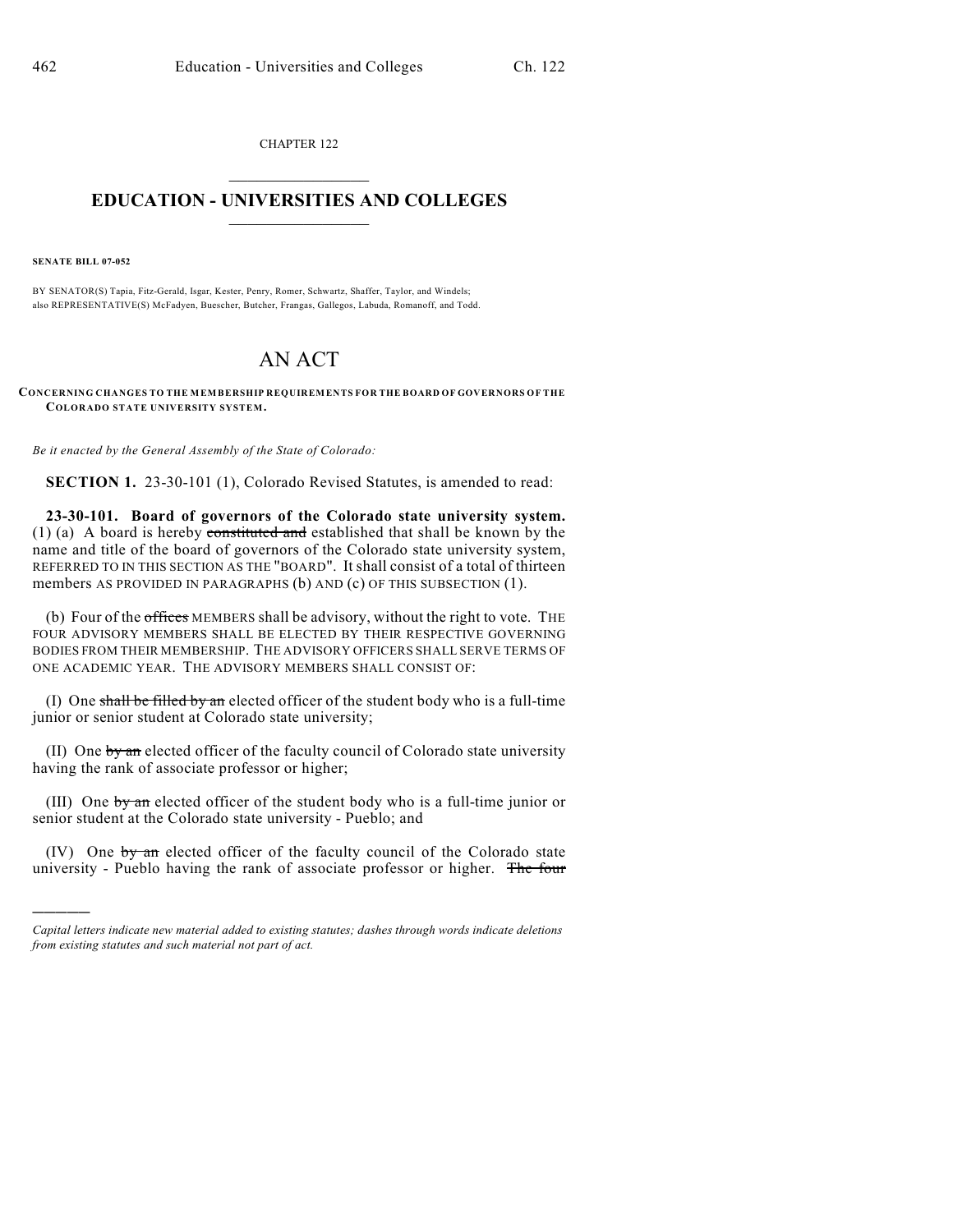advisory members shall be elected by their respective governing bodies from their membership. The terms of these advisory offices shall be for one academic year.

(c) Commencing with appointments made in 1974 and subsequent years AND CONTINUING THROUGH APPOINTMENTS MADE IN 2006, the remaining nine members OF THE BOARD, at least one of whom shall be a graduate of the Colorado state university system, and at least two of whom shall have some connection with agriculture, shall be appointed by the governor, with the consent of the senate, for basic terms of four years, although interim appointments may be made for lesser periods so that at least two of the nine terms will expire in each calendar year.

(d) COMMENCING WITH APPOINTMENTS MADE IN 2007 AND SUBSEQUENT YEARS, THE REMAINING NINE MEMBERS OF THE BOARD SHALL BE APPOINTED BY THE GOVERNOR WITH THE CONSENT OF THE SENATE, FOR TERMS OF FOUR YEARS, IN THE FOLLOWING MANNER:

(I) FOR THE TWO MEMBERS TO BE APPOINTED IN DECEMBER 2007, ONE MEMBER SHALL BE APPOINTED FROM THE SECOND CONGRESSIONAL DISTRICT AND ONE MEMBER SHALL BE APPOINTED AT-LARGE;

(II) FOR THE TWO MEMBERS TO BE APPOINTED IN DECEMBER 2008, ONE MEMBER SHALL BE APPOINTED FROM THE FOURTH CONGRESSIONAL DISTRICT AND ONE MEMBER SHALL BE APPOINTED FROM THE SEVENTH CONGRESSIONAL DISTRICT;

(III) FOR THE THREE MEMBERS TO BE APPOINTED IN DECEMBER 2009, ONE MEMBER SHALL BE APPOINTED FROM THE SIXTH CONGRESSIONAL DISTRICT, ONE MEMBER SHALL BE APPOINTED FROM THE FIFTH CONGRESSIONAL DISTRICT, AND ONE MEMBER SHALL BE APPOINTED AT-LARGE; AND

(IV) FOR THE TWO MEMBERS TO BE APPOINTED IN DECEMBER 2010, ONE MEMBER SHALL BE APPOINTED FROM THE THIRD CONGRESSIONAL DISTRICT AND ONE MEMBER SHALL BE APPOINTED FROM THE FIRST CONGRESSIONAL DISTRICT.

(e) (I) ONE OF THE MEMBERS OF THE NINE VOTING MEMBERS OF THE BOARD WHO IS NOT APPOINTED FROM THE FOURTH CONGRESSIONAL DISTRICT SHALL EITHER RESIDE IN LARIMER COUNTY OR BE A GRADUATE OF COLORADO STATE UNIVERSITY AND ANOTHER MEMBER OF THE BOARD WHO IS NOT APPOINTED FROM THE THIRD CONGRESSIONAL DISTRICT SHALL EITHER RESIDE IN SOUTHERN COLORADO OR BE A GRADUATE OF COLORADO STATE UNIVERSITY - PUEBLO.

(II) AT LEAST TWO OF THE CONGRESSIONAL MEMBERS APPOINTED SHALL HAVE SUBSTANTIAL EXPERIENCE IN PRODUCTION AGRICULTURE.

(f) FOR PURPOSES OF PARAGRAPH (e) OF THIS SUBSECTION (1), "SOUTHERN COLORADO" MEANS ALAMOSA, BACA, BENT, CHAFEE, CONEJOS, COSTILLA, CROWLEY,CUSTER,FREMONT,HUERFANO,KIOWA,LAS ANIMAS,MINERAL,OTERO, PROWERS, PUEBLO, RIO GRANDE, AND SAGUACHE COUNTIES.

(g) Notwithstanding any other provision of this section, the term of each member serving on the board of governors as of May 26, 2006, shall be extended to expire on December 31 of the calendar year in which the member's appointed term would